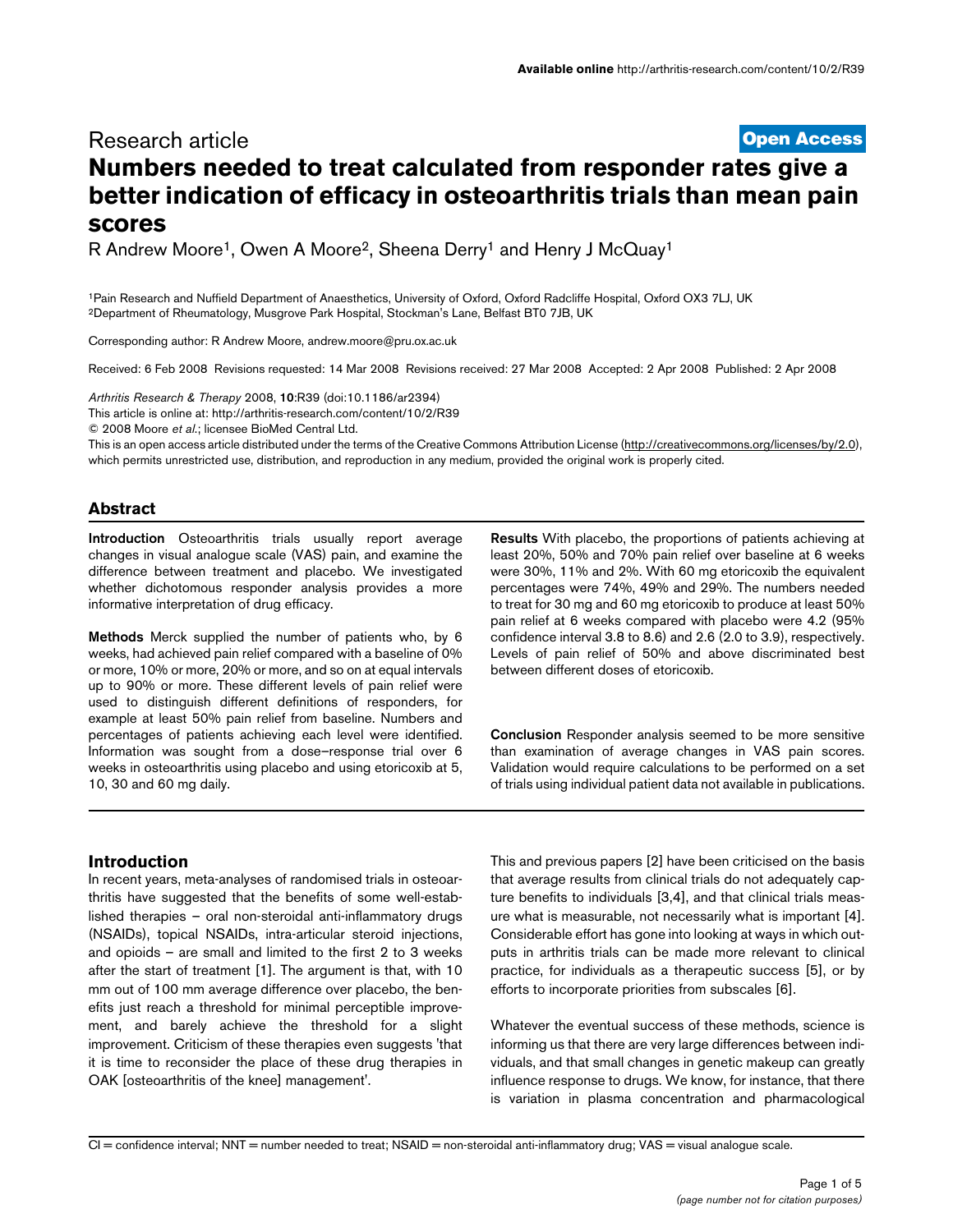response [7], and this may be responsible for some of the large differences between patients in outcomes such as blood pressure [8]. Similar issues affect morphine [9] and other analgesics [10]. In acute pain, patients also show large differences, some having virtually no pain relief whereas others have high levels of pain relief, but few patients are found to be average [11]. The use of average results from such highly skewed distributions has been shown to produce unreliable results [12]. Clinical trials in depression have investigated the individual response [13], and this has led to the assertion that 'equal on average is not equal for everyone' [14].

We therefore sought to use data from a single clinical trial in osteoarthritis to explore whether a more informative interpretation of osteoarthritis trials might be obtained by using dichotomous responder analysis, as has been done previously for acute [11,15] and chronic pain [16,17]. This was intended as a pilot analysis, which, if successful, could be extended into a more detailed examination of possible outcomes derived from dichotomous rather than continuous scores, using larger data sets and meta-analytic methods.

#### **Materials and methods**

To obtain a range of responses, we asked Merck Research Laboratories (Rahway, NJ, USA) for responder information from clinical trial 007 [18]. They provided data on placebo and on 5, 10, 30 and 60 mg doses of etoricoxib. The trial was double blind and randomised, and included patients with radiographic and clinical diagnosis of knee osteoarthritis who were at least 40 years old and whose symptoms had persisted for at least 6 months.

Patients discontinued their pre-study NSAID for a period ranging from 3 to 8 days (for instance diclofenac) to 10 to 15 days (piroxicam). For inclusion, pain on a 100 mm scale had to be a minimum 40 mm walking on a flat surface at the flare visit, plus at least 15 mm increase and worsening in investigator global assessment since baseline visit. This was designated the flare, and if patients fulfilled these and other criteria they were randomised to treatment with placebo ( $n = 60$ ) or with etoricoxib at single daily doses of 5 mg ( $n = 117$ ), 10 mg ( $n = 114$ ), 30 mg (n = 102), 60 mg (n = 112) or 90 mg (n = 112) for 6 weeks.

We asked Merck to supply the number of patients in each group who, by 6 weeks, had achieved pain relief compared with baseline of at least 0%, at least 10%, at least 20%, and so on at equal points to at least 90%. The numbers and percentages of patients achieving, say, at least 50% pain relief from baseline, might be defined as a responder, and presentation of data in this way allowed different definitions of responder to be applied.

The number needed to treat (NNT) to produce each level of response for each etoricoxib dose compared with placebo

#### **Results**

Patients in the trial were predominantly female (72%) and white (89%), were aged between 40 and 87 years, had a median duration of arthritis of 6 years, and were mostly diagnosed as American Rheumatism Association class II/III (85%). Most patients completed 6 weeks of therapy, with all-cause discontinuation rates of 8 to 17% in different groups.

There was a very wide individual range of responses to the various treatments. With each, some patients achieved only small amounts of pain relief, whereas others had close to complete relief. Table 1 shows the percentage of patients in each treatment group who achieved various levels of pain relief at 6 weeks compared with baseline, taking placebo or 5, 10, 30 or 60 mg etoricoxib. Data on the 90 mg dose was not made available. Figure 1 shows how the percentage of patients defined as responders at each level of pain relief declined with increasing levels of pain relief. Whereas 30% of patients achieved at least 20% pain relief with placebo, only 11% achieved at least 50% pain relief, and only 2% achieved at least 70% pain relief. For 60 mg etoricoxib, 74% achieved at least 20% pain relief, 49% at least 50%, and 29% at least 70%.

Using at least 50% pain relief as an arbitrary level of success to define response, the absolute differences between placebo and 30 and 60 mg etoricoxib daily at 6 weeks were 24% and 38% of patients, respectively. The NNTs for 30 and 60 mg etoricoxib to produce at least 50% pain relief at 6 weeks compared with placebo were 4.2 (95% CI 3.8 to 8.6) and 2.6 (2.0 to 3.9), respectively.

The absolute differences between etoricoxib and placebo were used to calculate NNTs at each level of pain relief (Figure 2). At lower levels of pain relief there was limited discrimination between the different doses, but at higher levels there was greater discrimination. A level of at least 50% pain relief from baseline at 6 weeks produced an obvious dose response. Higher levels of pain relief resulted in higher (worse) NNTs for 5 and 10 mg etoricoxib, while the 30 and 60 mg etoricoxib doses maintained stable and reasonably low (good) NNTs over the range of at least 10% pain relief to at least 70% pain relief (range of NNTs 3.5 to 6.7 for 30 mg, and 2.3 to 3.6 for 60 mg).

## **Discussion**

The trial [18] originally reported mean differences over placebo of the same order as the Bjordal meta-analysis [1]. They were 8 mm (5 mg), 10 mm (10 mg), 14 mm (30 mg), 22 mm (60 mg) and 19 mm (90 mg) on a 100 mm visual analogue scale (VAS). We have used the same information from the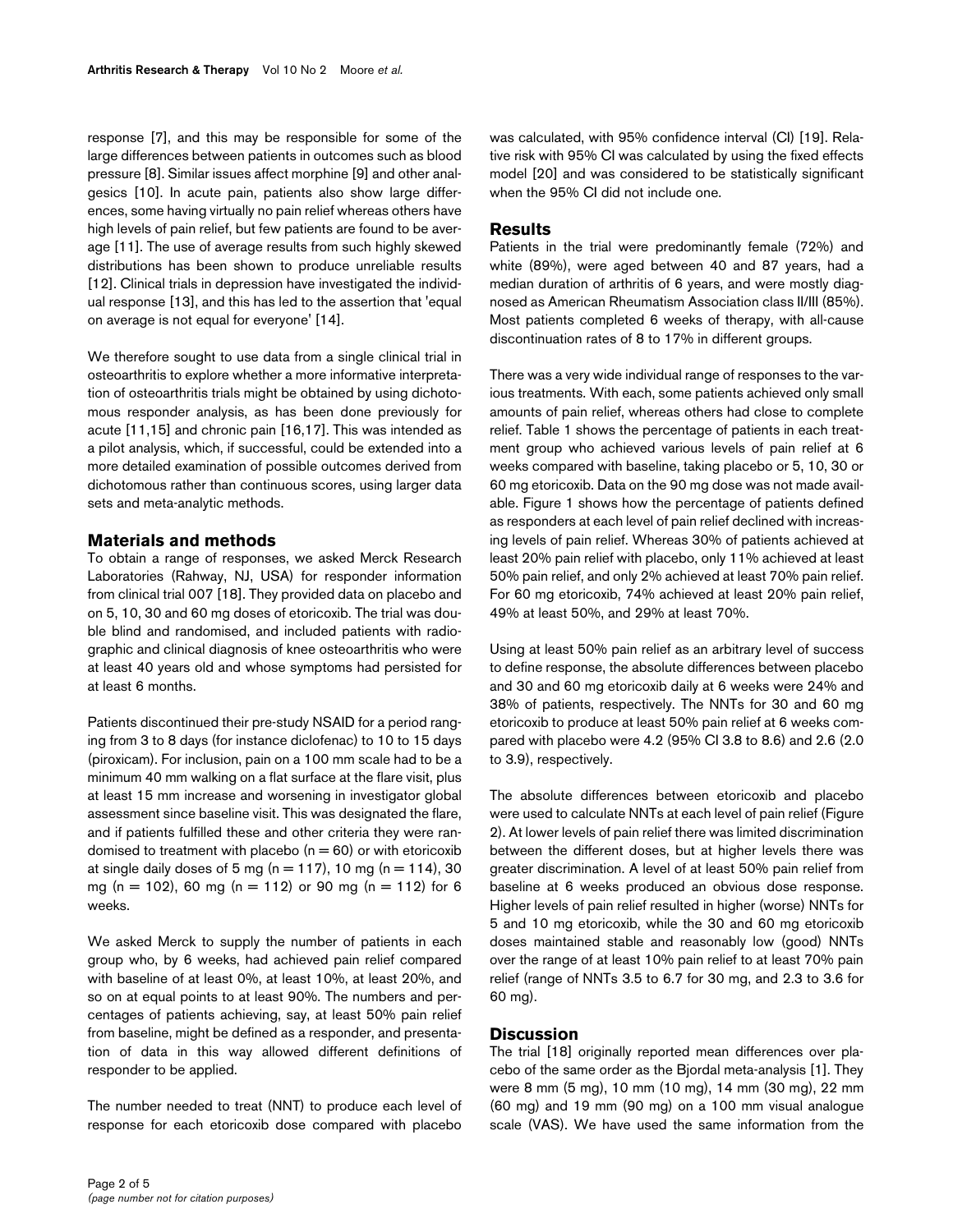#### **Table 1**

#### **Percentage of patients group achieving various levels of pain relief at 6 weeks compared with baseline**

| Percentage reduction in pain from baseline | Treatment group: etoricoxib daily dose (mg) |              |                  |               |                |
|--------------------------------------------|---------------------------------------------|--------------|------------------|---------------|----------------|
|                                            | 0 (placebo) ( $n = 57$ )                    | $5(n = 114)$ | 10 ( $n = 105$ ) | $30(n = 102)$ | 60 $(n = 109)$ |
| >0                                         | 61                                          | 77           | 79               | 84            | 88             |
| $\geq 10$                                  | 46                                          | 67           | 69               | 75            | 83             |
| $\geq 20$                                  | 30                                          | 55           | 57               | 58            | 74             |
| $\geq 30$                                  | 25                                          | 44           | 42               | 50            | 66             |
| $\geq 40$                                  | 19                                          | 32           | 31               | 43            | 55             |
| $\geq 50$                                  | 11                                          | 19           | 25               | 34            | 49             |
| $\geq 60$                                  | 9                                           | 11           | 15               | 27            | 35             |
| $\geq 70$                                  | $\overline{2}$                              | 6            | 11               | 17            | 29             |
| $\geq 80$                                  | $\overline{2}$                              | 4            | 5                | 5             | 19             |
| $\geq 90$                                  | $\mathbf 0$                                 | 1            | 3                | $\mathbf{1}$  | 5              |
|                                            |                                             |              |                  |               |                |

same trial in the form of a responder analysis to examine whether such an analysis is more informative. The responder analysis demonstrated that a larger proportion of patients achieved higher levels of pain relief with active treatment than with placebo (Figure 1), and that the absolute difference, illustrated by the NNT, was large, clinically significant, and more discriminatory at higher levels of pain relief (Figure 2).

This is not a surprise. Although fewer than half of the patients achieved at least 50% pain relief with 60 mg etoricoxib, this level of response is not uncommon. For instance, in migraine it is common for oral drugs to yield 50 to 60% response rates with the low hurdle of no pain or mild pain at 2 hours after an attack, but this falls to 20 to 40% for pain-free at 2 hours [21]. In neuropathic pain fewer than half of patients achieve 50% pain relief with duloxetine [17], and about half with higher doses of pregabalin [16]. Proportions were even lower in breakthrough pain treatment [16]. In acute pain trials in standardised pain models, commonly used drug and dose combinations typically produce response rates of 40 to 60% [22], and deeper analysis shows that patients are either responders or not [11]. Lower response rates are seen in the treatment of depression [13]. Genetics argues for considerable inter-individual responses to drugs [7], leading to limited response rates for any particular drug.

The differences between active drug and placebo were large. For instance, the NNTs for at least 50% pain relief of 4.2 (95% CI 3.8 to 8.6) and 2.6 (2.0 to 3.9) for 30 and 60 mg etoricoxib in osteoarthritis compare well with those found for at least 50% pain relief in postoperative pain (range 2 to more than 6 [22]), migraine (2.6 to 5.4 [21]), and neuropathic pain (2.6 to more than 8 [23]). For a 50% improvement in symptoms according to the American College of Rheumatology criteria

(ACR50) after 12 months of therapy, NNTs of 4 were recorded with adalimumab, etenercept and double-dose infliximab [24]. These examples of NNTs from other painful conditions have similar outcomes, if different timescales. Although no direct comparison is possible, NNTs of 5 and below are generally regarded as markers of effective treatment, but much higher values are useful for some prophylactic interventions [25].

Greater discrimination between pain therapies at higher levels of pain relief has been shown previously for acute pain [15]. That better therapies should result in more patients with higher levels of relief is not surprising, but individual patient analysis has not been done for migraine or neuropathic pain to allow a comparison to be made.

Other workers have attempted to calculate numbers needed to treat for osteoarthritis trials. For example, NNTs of 3 to 4 were calculated for pain reduction and patient global assessment after intra-articular corticosteroid, on the basis of fewer than 200 patients [26]. The NNT to achieve improvement in pain ranged from 4 to 16 in an analysis of acetaminophen in osteoarthritis [27]. The results calculated in this paper by using the Western Ontario McMaster (WOMAC) pain scale were at least comparable.

This exploratory study is limited by size, and by examining only one trial. Validation would require calculations to be performed on a larger set of trials using individual patient data not available in publications, and expanded to scales other than pain while walking on a flat surface. Outcomes other than pain might be considered, particularly the OMERACT-OARSI (outcome measures in rheumatoid arthritis clinical trials of the Osteoarthritis Research Society International) definition of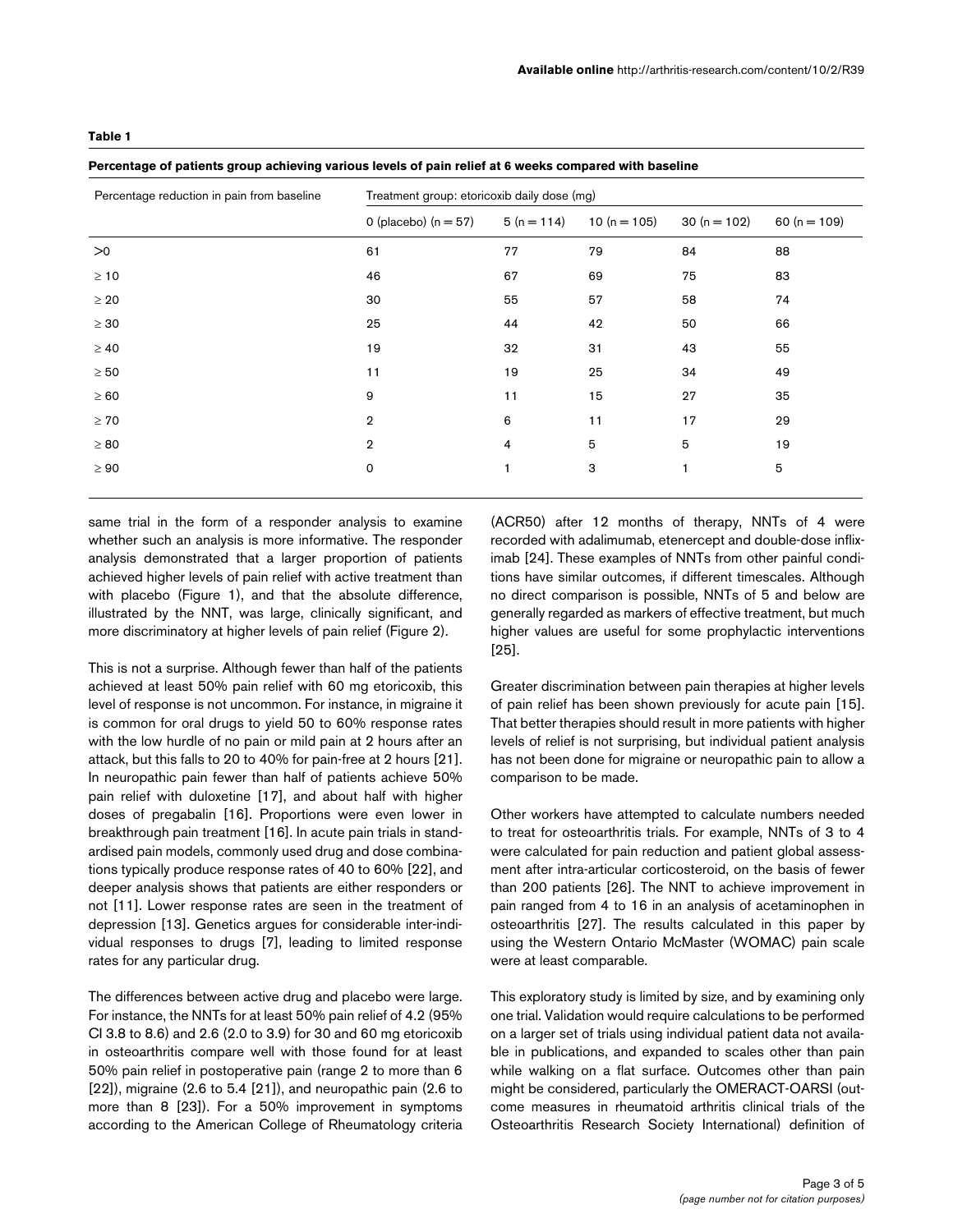

#### **Figure 1**

Percentage of patients achieving various levels of pain relief at 6 weeks compared with baseline.

responder (defined as a patient with at least 50% improvement in pain or function that was at least 20 mm on a 100 mm VAS, or at least 20% improvement in at least two of pain, function or patient global assessment that was at least 10 mm on a 100 mm VAS [28]).

It would also be possible to test the discriminating power of various outcomes in larger, better-conducted trials. It is maintained that dichotomous outcomes have less statistical power than continuous outcomes [29]. This has been demonstrated for studies in which the sample size is small [30]. That may not, however, always be so, and a well-defined dichotomous outcome can approach or exceed the power of a continuous outcome [31].

The question is: What makes a good definition of improvement for a patient in a clinical trial? Any definition should embody truth, discrimination and feasibility, and so it should be readily translatable for use in a clinical trial, make clinical sense, be specific to the clinical situation, have good statistical power, and be easy to calculate and interpret [31]. It is not necessarily true that what makes best statistical sense or utility is what is best for describing possible outcomes for patients, including benefits alongside risks [32].

Average differences in visual analogue pain scales between active drugs and placebo in arthritis trials seem to understate the efficacy of active medicines. Dichotomous responder analysis using higher levels of pain relief of at least 50% over baseline demonstrated an efficacy equivalent to that measured in other pain states, contradicting the idea that that it is time to reconsider the place of drug therapies in arthritis [1].

## **Figure 2**



Number needed to treat for each dose of etoricoxib at each level of pain relief. NNT, number needed to treat.

## **Conclusion**

Reporting of a responder analysis, called a cumulative proportion of responders analysis, as well as the actual proportions achieving certain levels of pain relief (30%, 50% and 70%, say) may be an important addition to clinical trial reporting. It helps to show potential benefits of higher and lower than average doses for individual patients, and possibly highlights different criteria for determining effective or licensed doses. This is much more informative than average differences in VAS pain between treatment and placebo.

# **Competing interests**

RAM and HJM have received research grants, consulting fees or lecture fees from pharmaceutical companies, including Pfizer, MSD, GSK, AstraZeneca, Grunenthal, Menarini and Futura. RAM, HJM and SD have also received research support from charities and government sources at various times. RAM is the guarantor. No author has any direct stock holding in any pharmaceutical company.

## **Authors' contributions**

RAM was involved with the original concept, planning the study, searching, writing it, analysis, and preparing the manuscript; OAM and RAM performed calculations and analysis;